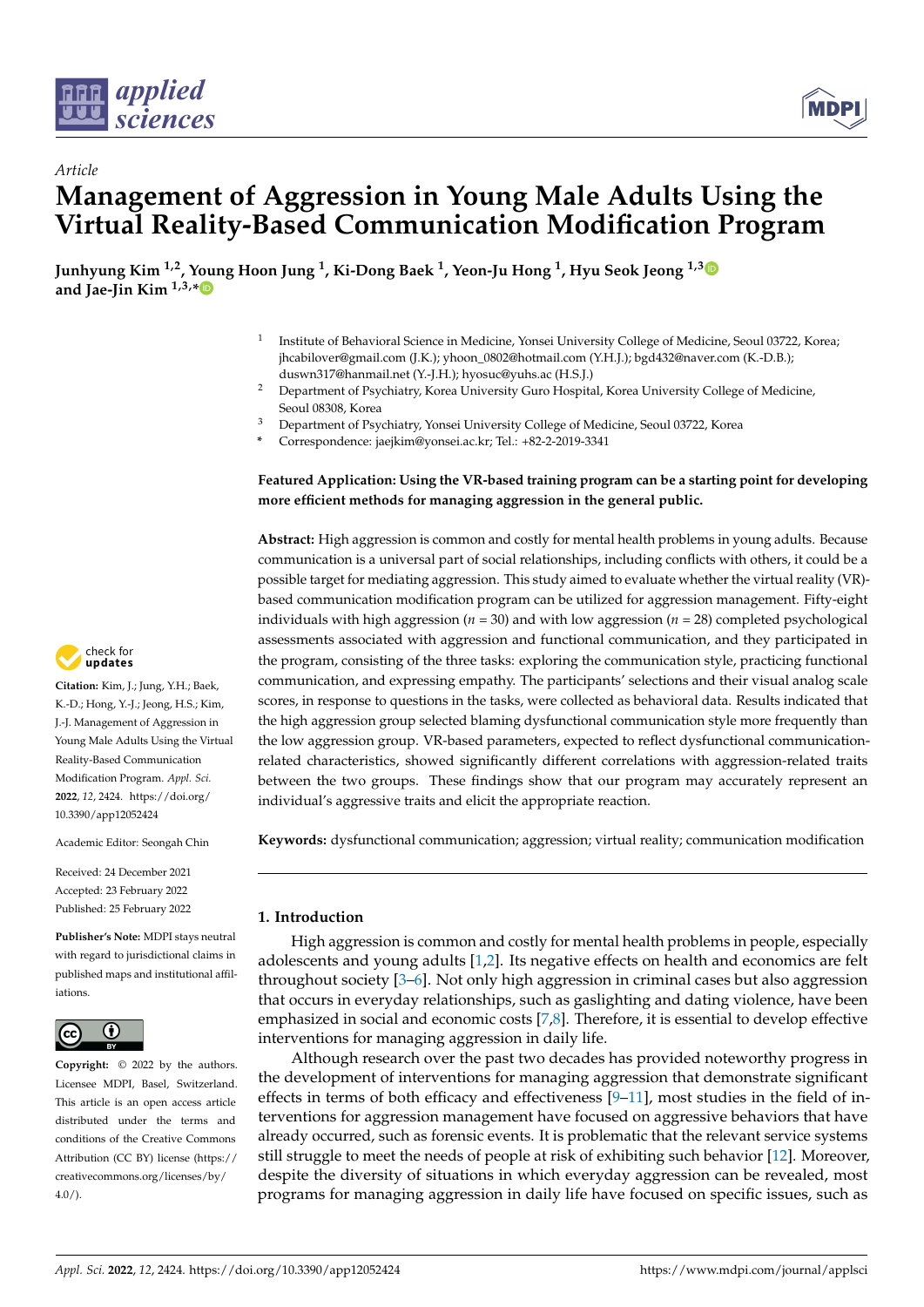dating violence, making it difficult to be provided generally [\[13](#page-9-5)[,14\]](#page-9-6). Therefore, in order to manage the various aspects of day-to-day aggression, programs will need to have high accessibility, low-cost characteristics, and universal elements that can be used in common and various situations.

Communication is a universal element of all social relationships that people carry out, and it can thus become a common factor related to all day-to-day aggressions. Remarkably, several previous studies have reported that functional communication mediates stress by controlling conflict with others [\[15\]](#page-9-7). In contrast, nonfunctional communication interferes with everyday relationships, such as family health, and increases problem behaviors [\[16\]](#page-9-8). In this context, the modification of dysfunctional communication has already been emphasized in various social domains, including families [\[17\]](#page-9-9), couples [\[18\]](#page-9-10), healthcare workers [\[19\]](#page-9-11), and schools [\[20\]](#page-9-12). Therefore, modifying dysfunctional communication can be an effective common target for managing a variety of daily life aggression. In addition, several psychological factors, such as anger and parent–adolescent communication, should be considered to modify dysfunctional communication [\[21,](#page-9-13)[22\]](#page-9-14).

Most representatively, the types of dysfunctional communication were proposed by Virginia Satir [\[23\]](#page-9-15) and included placating, blaming, computing, and distracting [\[24,](#page-9-16)[25\]](#page-9-17). Placaters are non-assertive and conflict-avoidant, tend to seek approval, and are sensitive to how others perceive them. Blamers are self-assertive without taking into account the position of others and always blame someone or something else. Computers favor an intelligent approach to analytically planning and solving problems and appear insensitive to the feelings of others. Distractors try to avoid issues or manipulate the emotions of others by using negative emotions to hide their feelings of inadequacy.

According to Satir's model, dysfunctional communication can be addressed by exploring the feelings, perceptions, and cognitive expectations of the self in here-and-now experiences [\[26,](#page-9-18)[27\]](#page-9-19). This model has been applied to various populations, such as adolescents [\[28\]](#page-9-20), college students [\[29](#page-9-21)[,30\]](#page-9-22), and couples [\[31\]](#page-9-23), showing improvements in communication and interpersonal relationships. Concerning the application form, the model was also effective in various forms, such as learner-oriented education methods and role-playing forms [\[32](#page-9-24)[,33\]](#page-9-25). Of note, here is a recent report that a counseling program based on Satir's model improved quality of life, including reducing aggression [\[34\]](#page-9-26). Based on these backgrounds, we developed a training program to modify dysfunctional communication, which used virtual reality (VR). It has been reported in our previous feasibility study that this program can be safely and effectively used for communication training [\[35\]](#page-9-27).

VR has been widely studied as a tool with characteristics of high accessibility and low-cost in providing psychological interventions. With technological advancements, VR can easily provide realistic environments where individuals can communicate with others anytime, anywhere, and can increase the effectiveness of repetitive training by generating high immersion and strong motivation [\[36\]](#page-10-0). Considering these advantages, VR has been used to promote emotional/social adaptation skills in patients with mental illness, including autism spectrum disorder [\[37\]](#page-10-1), schizophrenia [\[38\]](#page-10-2), and social anxiety disorder [\[39\]](#page-10-3). VR has also well-established effectiveness in educational training for the general population, making it suitable as a tool to deliver practical and valid communication theory [\[40\]](#page-10-4). In addition, the advantages of VR include suitability for presenting emotional stimuli that can induce aggression [\[41\]](#page-10-5). Recent studies have actually reported that VR can be effectively used to manage aggressive behaviors in the context of emotional experiences [\[10](#page-9-28)[,42](#page-10-6)[–44\]](#page-10-7). Unlike these previous VR-based aggression management studies, our program attempts to modulate aggression using VR as a means of embodying the here-and-now experience of Satir's theory.

The purpose of this study was to investigate whether the participants' behaviors in the virtual environment related to dysfunctional communication reflect the characteristics related to aggression. Through this investigation, we tried to evaluate whether the VRbased communication modification program can be used for aggression management. The following research questions were addressed: (1) Will participants with high aggression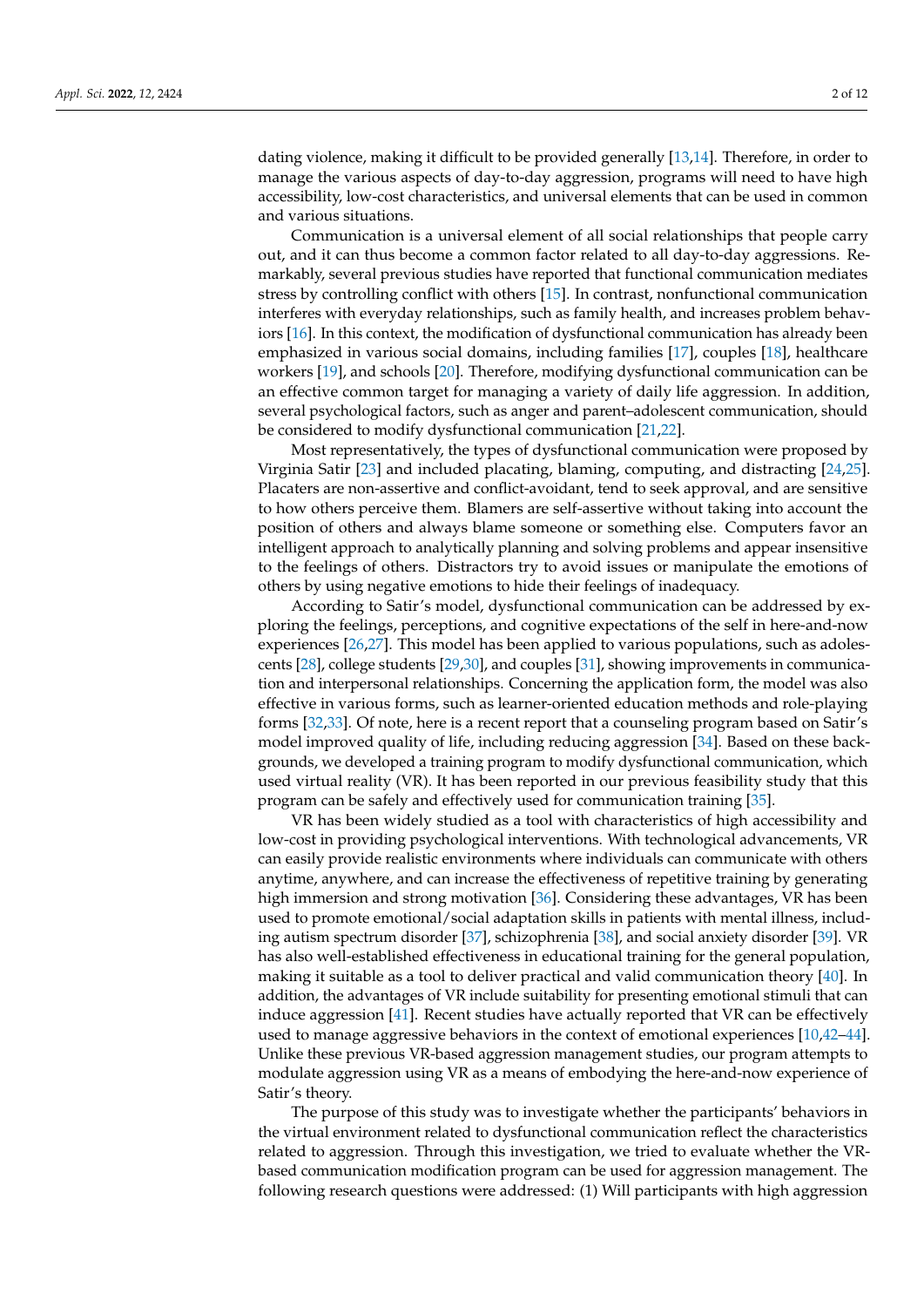demonstrate different patterns in the behavioral parameters of the program than those with low aggression? (2) Will the correlations between the behavioral parameters and psychological assessments scores for aggression and anger in participants with high aggression be significant and reflect the characteristics of high aggression?

#### **2. Materials and Methods**

# *2.1. Participants*

A total of 217 young male adults were recruited through notices posted in seven Internet communities mainly used by college students to receive employment or academic information, and the recruitment was carried out for five months from May 2020. All of them provided the Aggression Questionnaire (AQ), Korean version (Cronbach α = 0.86) [\[45](#page-10-8)[,46\]](#page-10-9), a 29-item five-point Likert scale, with higher scores indicating stronger aggressiveness, to be initially screened for defining cutoff values of two extreme groups in terms of aggression. Based on the distribution of the total AQ scores, 76 for the highest 25% group and 62 for the lowest 25% group were determined as the cutoff scores. A total of 60 volunteers (30 from the highest group and 30 from the lowest group) were selected as participants and were referred to as the high aggression (HA) and low aggression (LA) groups, respectively. Exclusion criteria were the current use of psychotropic medications and any history of a substance use disorder, neurological or neurodevelopmental disorder, major depressive episodes, bipolar I disorder, or psychotic disorders. The application of these criteria was made through the Mini-International Neuropsychiatric Interview [\[47\]](#page-10-10) with a psychiatrist. Although all participants completed the program without giving up, two participants from the LA group were excluded from the analysis due to the unintended missing data from the VR-based interactive feedback program. The two groups (HA and LA) showed no significant difference in age (23.3  $\pm$  2.5 years and 23.6  $\pm$  2.7 years, respectively) and education level (14.8  $\pm$  1.5 years versus 14.6  $\pm$  2.0 years, respectively). All participants gave written informed consent after being informed about the procedure of the study. This study was approved by the Institutional Review Board of Yonsei University Gangnam Severance Hospital, South Korea.

#### *2.2. Psychological Assessments*

The results of the AQ were divided into four dimensions of aggression and summed up for analysis, which were physical aggression, verbal aggression, anger, and hostility [\[45\]](#page-10-8). In addition, two different self-report scales were used for evaluating the participants' psychological characteristics associated with aggression and communication. The State-Trait Anger Expression Inventory (STAXI), Korean version (Cronbach's  $\alpha$  = 0.72) [\[48,](#page-10-11)[49\]](#page-10-12), a 44-item 4-point Likert scale, was used to assess state anger, trait anger, and anger expression. Of these, we included only three subscales for anger expression in the analysis, such as the eight-item anger expression-in scale measuring how frequently angry feelings are suppressed or inhibited, the eight-item anger expression-out scale measuring how frequently an individual expresses anger toward others or objects, and the eight-item anger control-out scale that measures the frequency with which an individual attempts to modify the anger experienced and to actively control the expression of anger. The Korean version (Cronbach's α = 0.86) of Parent Adolescence Communication Inventory (PACI), a 20-item five-point Likert scale, was used to assess the level of communication with parents on the open or closed dimension [\[50](#page-10-13)[,51\]](#page-10-14). The higher open score corresponds to more freely expressing the thoughts and feelings without being oppressed, and the higher closed score represents less hesitance to express the opinions and more careful selection of dialogue material. Meanwhile, the Simulator Sickness Questionnaire (SSQ), a 16-item questionnaire [\[52\]](#page-10-15), was used to investigate the occurrence and severity of cybersickness when immersed in virtual environments for program experience.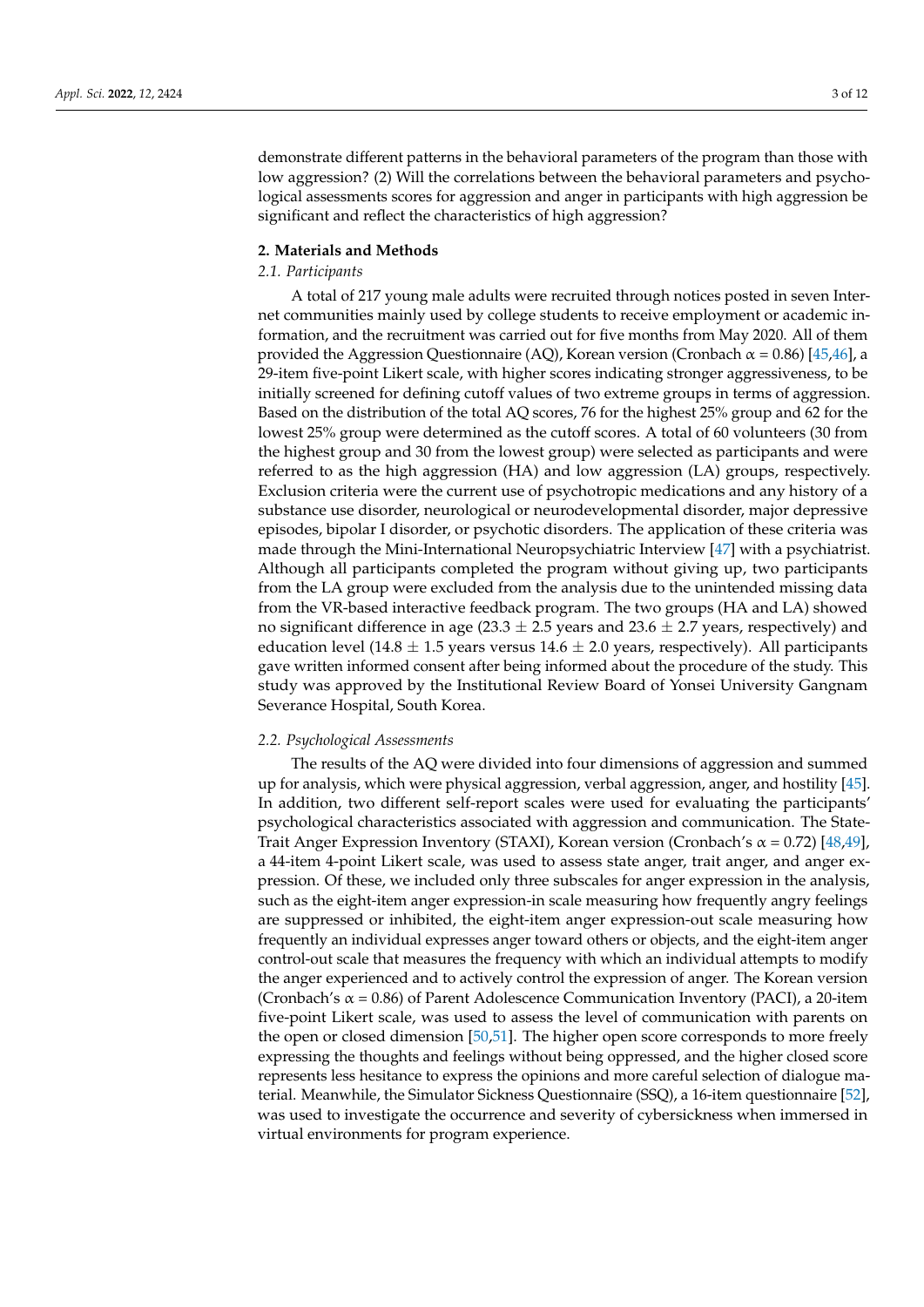# 2.3. Task Procedure

All participants experienced the VR-based interactive feedback program of about 45 min, 'Enhancing Functional Communication' once, that consisted of three tasks, such as exploring the communication style, practicing functional communication, and expressing empathy (Figure [1\)](#page-3-0). The task procedures were identical in all respects to those detailed in the feasibility study of this program [\[35\]](#page-9-27). The VR system consisted of a desktop computer, an Oculus Rift head-mounted display with a tracker (Oculus VR LLC, Menlo Park, CA, USA), and the touch controller (Oculus VR LLC, Menlo Park, CA, USA). In all the tasks that were produced using a 3D video shot of the acting of professional actors, participants were advised to consider and talk in detail as they deemed appropriate in the given interpersonal situation. Participants performed all the tasks themselves while sitting on a comfortable sofa, and the researcher provided assistance only for the start and end of the tasks.

tions reflecting the style of communication (placating, blaming, computing, distracting,

<span id="page-3-0"></span>



In the task of exploring the communication style, participants experienced dysfunctional communication in two categories of interpersonal conflict situations: conflict with family and conflict with a friend (Figure [1A](#page-3-0)-1). Participants experienced two situations in each category in the order given: conflict with family: father and mother, conflict with a friend: male and female friends. Participants should select twice one of five response options reflecting the style of communication (placating, blaming, computing, distracting, and functional) in each situation. Specifically, after hearing emotional remarks from a virtual person, participants made the first choice (Choice 1) from five response options that most closely resembled the response they were most likely to actually make. Then, they experienced the recorded conversation consisting of their own reaction and the reaction from the virtual person corresponding to their selection. After experiencing the recorded conversation, participants had to choose the second selection (Choice 2). The next situation with another virtual person (mother or female friend) in the same category was presented and proceeded in the same way. Participants had to repeat the two situations each time they selected a dysfunctional communication style in any situation, and the task was completed by selecting the option of functional communication in both situations in each category. The number of selections for each dysfunctional communication style made before both categories were repeated was recorded and referred to as NS-placating, NS-blaming, NS-computing, and NS-distracting, respectively (Figure [1A](#page-3-0)-2).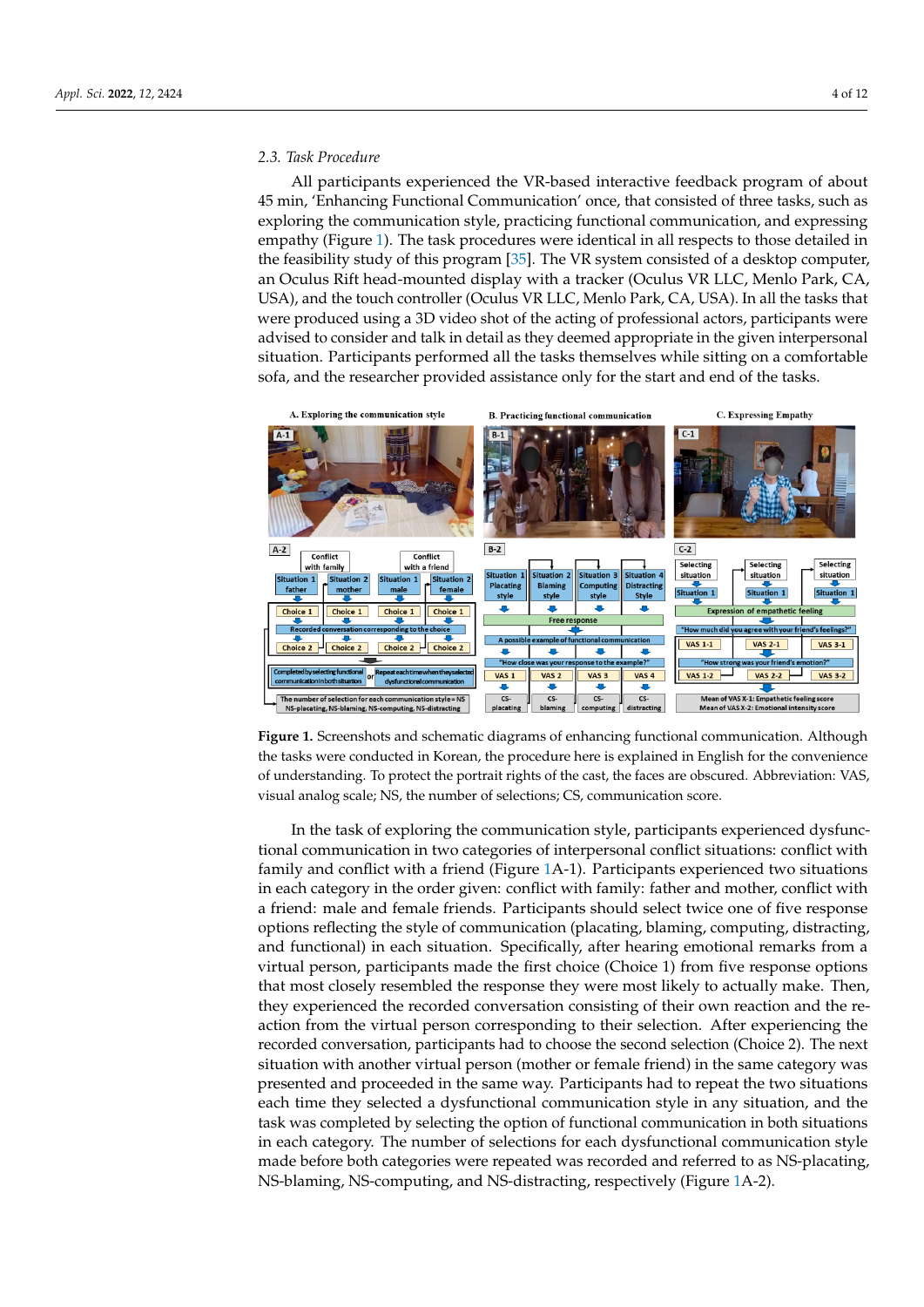In the task of practicing functional communication, participants interacted with someone who communicated dysfunctionally in four different conflict-driven situations (Figure [1B](#page-3-0)-1). In each situation, participants listened to and freely responded to one of four dysfunctional communication styles (placating, blaming, computing, or distracting) exhibited by one of two or three others, and then listened to a possible example of functional communication via voice guidance. Next, they rated how close their response was to the presented example using a visual analog scale (VAS), which presented 'not at all' (0) at the left end and 'very much' (100) at the right end. The VAS score was referred to as the communication score with the placating, blaming, computing, or distracting style (abbreviation: CS-placating, CS-blaming, CS-computing, and CS-distracting, respectively) (Figure [1B](#page-3-0)-2).

In the task of expressing empathy, participants started with a virtual café with a friend and selected one of six options: nephew, near home, restaurant, movie, my room, and on the road. The friend told them about an event that evoked pleasure, fear, surprise, sadness, disgust, and anger, respectively (Figure [1C](#page-3-0)-1), depending on the selection, and they were asked to select and perform three situations among the options. For each selected situation, participants listened carefully to his/her story, understood his/her feelings, said what they wanted to tell him/her, and evaluated how much they agreed with his/her feelings and how strong his/her emotion was using the VAS scale. The VAS score from the initial trial of the three performed situations was used in the analysis, and the mean of the three VAS scores was referred to as the empathetic feeling score and emotional intensity score for the two respective questions (Figure [1C](#page-3-0)-2).

#### *2.4. Statistical Analysis*

Descriptive statistics were provided to explore the demographic characteristics, psychological characteristics related to aggression, the sense of cybersickness, and the parameters obtained during each of the three tasks. Independent t-tests were conducted to compare the psychological assessments scores and behavioral parameters between the HA and LA groups. Significant Pearson correlation coefficients between the behavioral parameters and psychological assessments in the HA group were calculated. The z-tests after Fisher's transformation between the HA and LA groups were conducted to investigate whether the behavioral parameters reflect aggression-related characteristics differently. The threshold of statistical significance was an alpha level of 0.05. All analyses were performed using the Statistical Package for the Social Sciences 25.0 (SPSS Version 25.0; IBM Corporation, Armonk, NY, USA).

#### **3. Results**

#### *3.1. Psychological Assessments*

The HA and LA groups showed a significant difference in the total AQ scores  $(77.7 \pm 15.4 \text{ and } 53.7 \pm 8.9)$ , respectively;  $t56 = 7.19$ ,  $p < 0.001$ ). The other psychological scale scores are presented in Table [1.](#page-5-0) The HA group showed significantly higher scores in all AQ subscales than the LA group (all:  $p < 0.001$ ). The HA group also exhibited significantly higher scores in the anger expression-in  $(p = 0.001)$  and anger expression-out (*p* < 0.001) subscales of the STAXI and significantly lower scores in the anger control-out subscale  $(p < 0.001)$  than the LA group. However, the two groups showed no significant difference in the PACI and SSQ scores.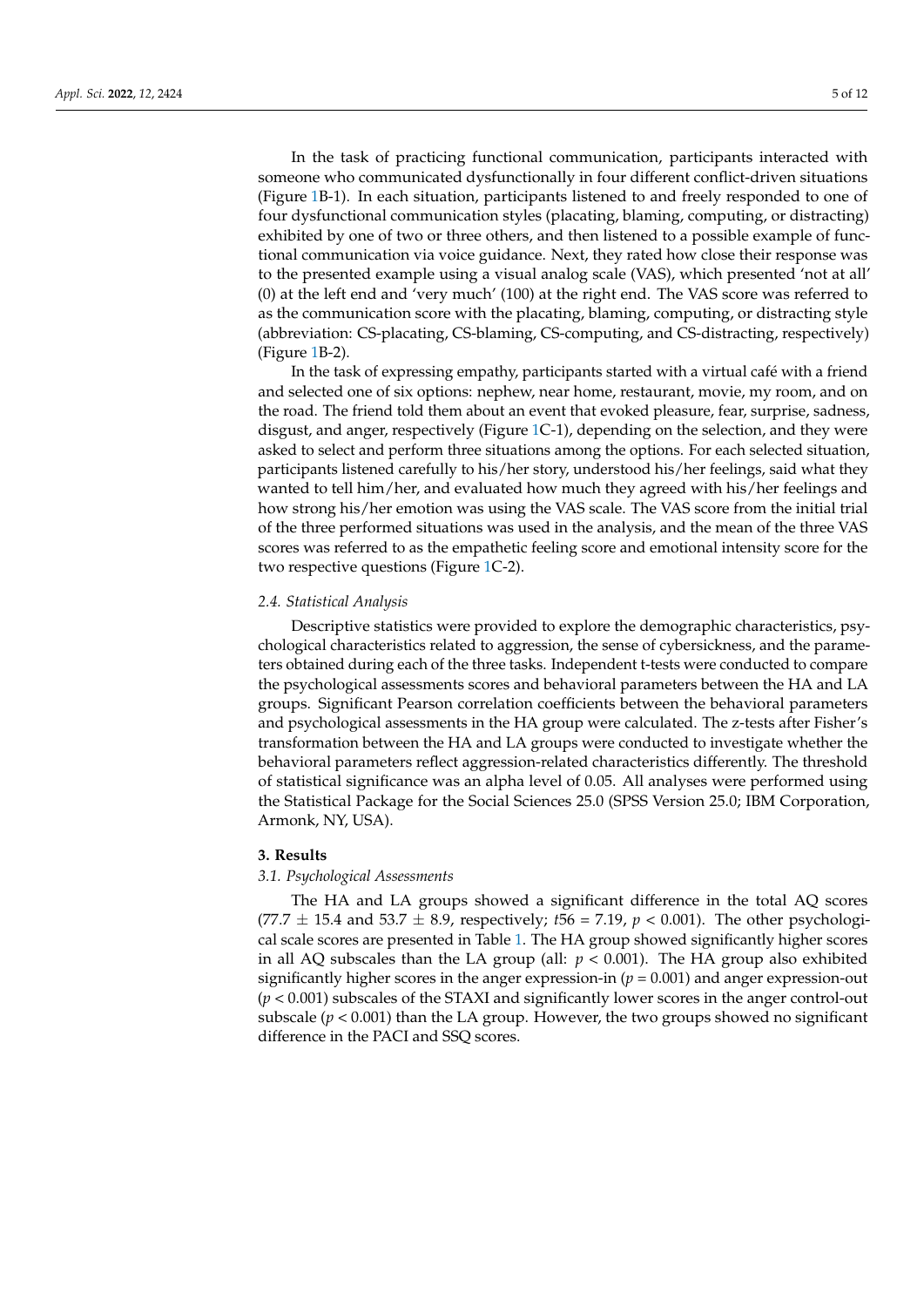| Variable                                                                                                         | <b>High Aggression</b><br>$(n = 30)$ |           | Low Aggression<br>$(n = 28)$ |           | t       | <i>p</i> -Value |
|------------------------------------------------------------------------------------------------------------------|--------------------------------------|-----------|------------------------------|-----------|---------|-----------------|
|                                                                                                                  | Mean                                 | <b>SD</b> | Mean                         | <b>SD</b> |         |                 |
| AQ                                                                                                               |                                      |           |                              |           |         |                 |
| Physical aggression                                                                                              | 23.8                                 | 6.5       | 15.4                         | 4.4       | 5.79    | < 0.001         |
| Verbal aggression                                                                                                | 16.5                                 | 4.6       | 12.0                         | 2.7       | 4.47    | < 0.001         |
| Anger                                                                                                            | 14.2                                 | 3.7       | 10.3                         | 2.4       | 4.71    | < 0.001         |
| Hostility                                                                                                        | 23.2                                 | 5.8       | 16.0                         | 4.8       | 5.13    | < 0.001         |
| <b>STAXI</b>                                                                                                     |                                      |           |                              |           |         |                 |
| Anger expression-in                                                                                              | 19.2                                 | 4.3       | 15.3                         | 4.4       | 3.46    | 0.001           |
| Anger expression-out                                                                                             | 19.1                                 | 4.1       | 12.0                         | 2.7       | 7.80    | < 0.001         |
| Anger control-out                                                                                                | 19.2                                 | 4.6       | 24.0                         | 3.7       | $-4.34$ | < 0.001         |
| PACI                                                                                                             |                                      |           |                              |           |         |                 |
| Open communication                                                                                               | 68.3                                 | 17.4      | 74.9                         | 15.5      | $-1.50$ | 0.138           |
| Closed communication                                                                                             | 63.5                                 | 13.4      | 70.3                         | 13.0      | $-1.94$ | 0.057           |
| <b>SSO</b><br>AO Aggression Questionnaire: CTAVI Clate Trait Agger Expression Inventory: BACI Daront Adolescence | 26.2                                 | 10.2      | 22.0                         | 7.9       | 1.76    | 0.084           |

<span id="page-5-0"></span>**Table 1.** Mean and standard deviation (SD) of psychological scale scores in participants with high aggression and low aggression.

AQ, Aggression Questionnaire; STAXI, State Trait Anger Expression Inventory; PACI, Parent Adolescence Communication Inventory; SSQ, Simulator Sickness Questionnaire.

#### *3.2. Behavioral Parameters*

The results of participants performing the three VR tasks are presented in Table [2.](#page-5-1) In the task of exploring the communication style, the NS-blaming was significantly greater in the HA group than in the LA group (*p* < 0.05), but the NS-placating, NS-computing, and NSdistracting showed no significant difference between the two groups (Figure [2\)](#page-6-0). In the task of practicing functional communication, the communication scores were not significantly different in the interactions with all dysfunctional communication styles between the two groups. In the task of expressing empathy, the empathetic feeling score and emotional intensity score showed no significant difference between the two groups.

<span id="page-5-1"></span>**Table 2.** Mean and standard deviation (SD) of the behavioral parameters in participants with high aggression and low aggression.

| Variable                                        | <b>High Aggression</b><br>$(n = 30)$ |           | Low Aggression<br>$(n = 28)$ |           | t       | <i>p</i> -Value |  |  |  |  |  |
|-------------------------------------------------|--------------------------------------|-----------|------------------------------|-----------|---------|-----------------|--|--|--|--|--|
|                                                 | Mean                                 | <b>SD</b> | Mean                         | <b>SD</b> |         |                 |  |  |  |  |  |
| The task of exploring the communication style   |                                      |           |                              |           |         |                 |  |  |  |  |  |
| NS-placating                                    | 0.8                                  | 0.9       | 1.2                          | 0.9       | $-1.57$ | 0.121           |  |  |  |  |  |
| NS-blaming                                      | 0.4                                  | 0.7       | 0.1                          | 0.3       | 2.27    | 0.027           |  |  |  |  |  |
| NS-computing                                    | 1.1                                  | 0.9       | 0.7                          | 1.0       | 1.58    | 0.120           |  |  |  |  |  |
| NS-distracting                                  | 1.2                                  | 1.3       | 1.4                          | 1.1       | $-0.51$ | 0.609           |  |  |  |  |  |
| The task of practicing functional communication |                                      |           |                              |           |         |                 |  |  |  |  |  |
| CS-placating                                    | 67.2                                 | 19.3      | 67.8                         | 17.9      | $-0.12$ | 0.905           |  |  |  |  |  |
| CS-blaming                                      | 62.4                                 | 22.0      | 58.1                         | 24.8      | 0.69    | 0.492           |  |  |  |  |  |
| CS-computing                                    | 54.4                                 | 23.1      | 60.6                         | 22.9      | $-1.02$ | 0.311           |  |  |  |  |  |
| CS-distracting                                  | 61.4                                 | 26.1      | 62.8                         | 23.1      | $-0.22$ | 0.824           |  |  |  |  |  |
| The task of expressing empathy                  |                                      |           |                              |           |         |                 |  |  |  |  |  |
| Empathetic feeling score                        | 34.8                                 | 7.7       | 36.0                         | 6.5       | $-0.65$ | 0.522           |  |  |  |  |  |
| Emotional intensity score                       | 40.3                                 | 5.9       | 42.8                         | 5.0       | $-1.69$ | 0.097           |  |  |  |  |  |

NS, number of selections; CS, communication score.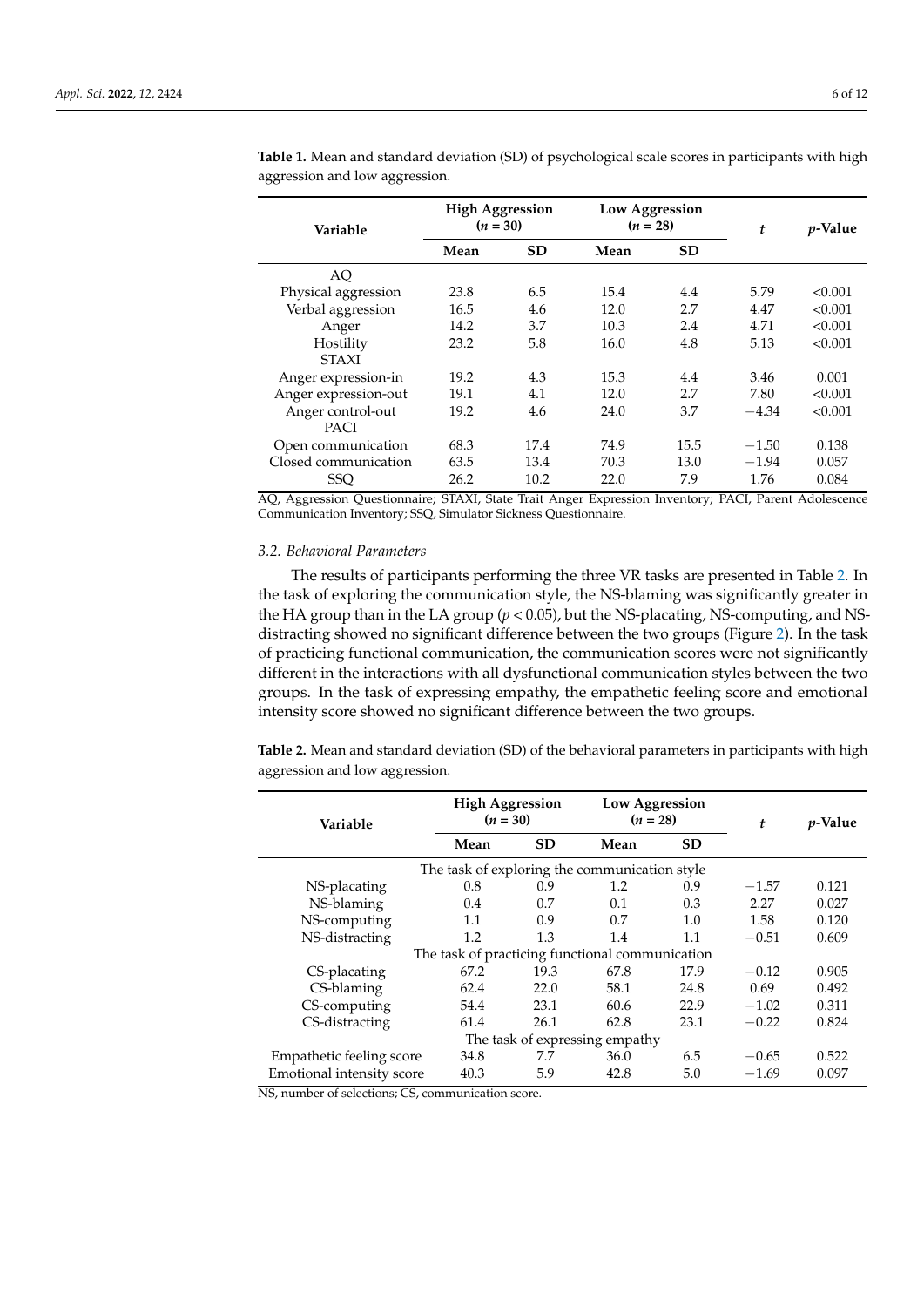<span id="page-6-0"></span>

Figure 2. Comparison of the behavioral parameters obtained in the task of exploring the communication style between participants with high aggression and low aggression. Standard deviations are represented as error bars.  $* p < 0.05$ .

# *3.3. Relationship between the Behavioral Parameters and Psychological Assessments in the HA 3.3. Relationship between the Behavioral Parameters and Psychological Assessments in the Group HA Group*

related with the anger control-out scores ( $r = -0.422$ ,  $p < 0.05$ ), and the NS-distracting was also negatively correlated with two dimensions of the AQ (physical aggression:  $r = -0.41$ ,  $p < 0.05$ ; anger:  $r = -0.40$ ,  $p < 0.05$ ). The NS-blaming and NS-computing were not significantly correlated with any psychological scale scores. The behavioral parameters from the task of practicing functional communication showed no significant correlation with psychological assessments. In the task of expressing empathy, the empathetic feeling scores showed no significant correlation with any psychological scale scores, whereas the emotional intensity scores were positively correlated with the anger control-out scores ( $r = 0.54$ ,  $p$  < 0.01). Despite these significant correlations, the z-tests after Fisher's transformation showed that the significant difference between the HA and LA groups was found only in the correlation between the NS-distracting and AQ-anger (*Z* =  $-2.01$ , *p* < 0.05). In the task of exploring the communication style, the NS-placating was negatively cor-

### **4. Discussion**

The current study explored whether the behavioral parameters from the VR-based communication modification program effectively reflect participants' characteristics related communication modification program effectively reflect participants' characteristics related<br>to aggression. To compare the communication styles between individuals with marked differences in aggression levels, participants were recruited from the highest 25% and the lowest 25% groups of the AQ scores among young male adult volunteers. However, since they were all volunteers recruited from the general population, even the HA group had an average total AQ of 77.7  $\pm$  15.4, not as high as 87.4  $\pm$  21.7 for prisoners [\[53\]](#page-10-16) and 97.2  $\pm$  21.2 for dating violent offenders [\[54\]](#page-10-17). Nevertheless, our overall results suggest that individuals with high aggression display different ways of communicating compared to those with low aggression.

The significant difference in the task of exploring the communication style between the HA and LA groups was seen only in the NS-blaming. Since this task was configured in a format to select a communication type repeatedly, the number of selections may reflect an individual's preference for the communication style in interpersonal conflict situations. In the Satir model, communication was viewed as a coping method to survive while protecting oneself from anger experienced in an external conflict situation. It was explained that the experience of anger might be different between dysfunctional communication types. Specifically, placaters tend to be difficult to express anger, whereas blamers express anger indiscriminately [\[55\]](#page-10-18). Previous studies have demonstrated the higher the aggression, the more the anger is expressed to the outside through aggressive behaviors [\[56,](#page-10-19)[57\]](#page-10-20). Therefore,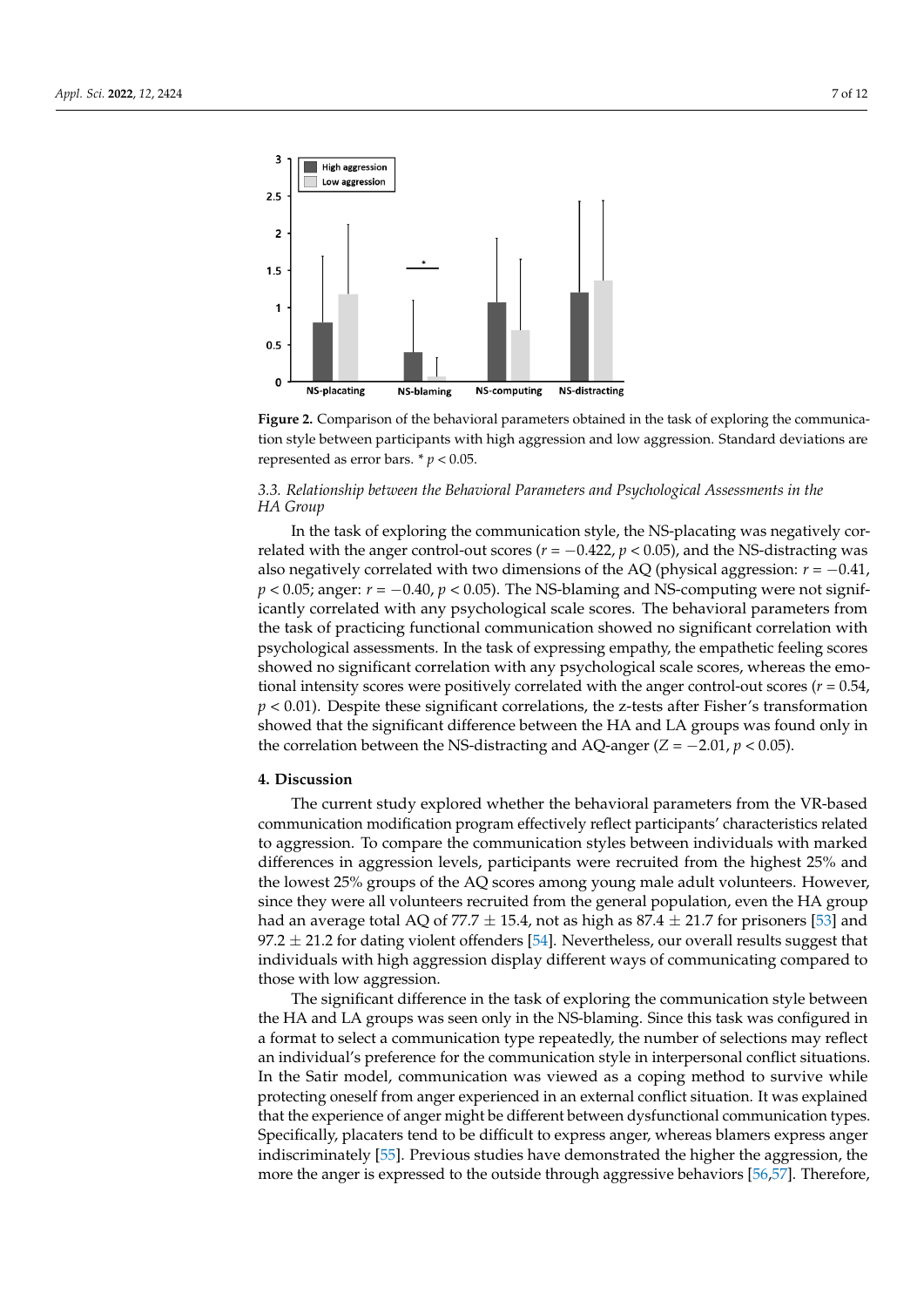greater NA-blaming in participants with high aggression seems to properly reflect their characteristics related to anger expression.

Additionally, the correlation analysis between the number of selections for dysfunctional communication type and psychological assessments showed different patterns between the two groups. Particularly, the NS-distracting showed a negative correlation with the AQ-anger subscale scores in the HA group, and this correlation was the only one that showed a significant group difference in the z-tests after Fisher's transformation. Individuals with the distracting communication style avoid conflicting emotion by blurring focus without paying attention to self, others, and situations [\[58\]](#page-10-21). The AQ-anger may reflect a tendency to harm others directly and physiological arousal and readiness for aggression [\[45\]](#page-10-8). Therefore, the result in the HA group suggests that the greater the direct aggression reflected by anger, the less choice of distracting communication style. This is consistent with the previous research that reported the higher the aggression or anger, the higher the possibility of direct violent action to resolve negative emotion [\[22\]](#page-9-14).

In the task of practicing functional communication, the HA group did not show significant differences in the communication scores in the interactions with all dysfunctional communication styles compared with the LA group, nor did they show significant correlations between the communication scores and psychological scale scores. People with blaming communication are known to easily provoke anger in others [\[31\]](#page-9-23). Given that the HA group showed significantly higher NS-blaming than the LA group, the negative results in the task of practicing functional communication, which had no significant finding even in the CS-blaming, are not as expected. These are not because the virtual environment in the task did not induce conflict feelings in the HA group, but because there may be other confounding factors affecting the determination of the communication score based on self-evaluation. Decreased empathy and lack of objective understanding or judgment seen by people with high aggression may interfere with the objective self-evaluation of oneself [\[59\]](#page-10-22). Therefore, in order to obtain a more properly reflective response related to aggression and anger, it will be necessary to include indicators that provide objective information, not self-evaluation, such as bio-signals.

In the task of expressing empathy, the HA group showed no significant differences in the empathetic feeling score and emotional intensity score compared with the LA group. Although the empathetic feeling scores showed no significant correlation with any psychological scale scores in the HA group, the emotional intensity scores were positively correlated with the anger control-out scores. This result suggests the emotional intensity score, which reflects the degree to which highly aggressive individuals rate the emotion of the virtual person in the interpersonal context, may also appropriately reflect their aggression-related characteristics. The anger control-out score is a measure that reflects an individual's tendency to control their expression of anger [\[48\]](#page-10-11). The higher the score, the more energy is invested in controlling and regulating the expression of anger [\[60\]](#page-10-23). Meanwhile, inability or unwillingness to empathize is generally considered an intrinsic cause of a variety of aggressive behaviors, either physically [\[61\]](#page-10-24) or sexually [\[62\]](#page-10-25). In our previous study, the emotional intensity scores were positively correlated with psychological rating scores that reflected perspective-taking, a cognitive dimension of an individual's empathy [\[35\]](#page-9-27). There was a report that the ability of taking perspective was related to measures of anger control [\[63\]](#page-10-26). The higher the degree of estimating the other's emotions, the greater the mediating effect on the effectiveness of aggression management [\[64\]](#page-10-27). Taken together, the emotional intensity score in our task of expressing empathy can be a good target for future intervention applications in highly aggressive individuals.

There should be only manageable adverse effects for acceptability when using the VR-based communication modification program. All participants in our study completed the program without dropouts. Given that the weighted mean SSQ score of the projection type of the head-mounted display used in the current study was 29.9 [\[65\]](#page-11-0), the mean SSQ scores of participants (26.2 in the HA group and 22.0 in the LA group) suggests that the program may cause an acceptable level of adverse effects of cybersickness.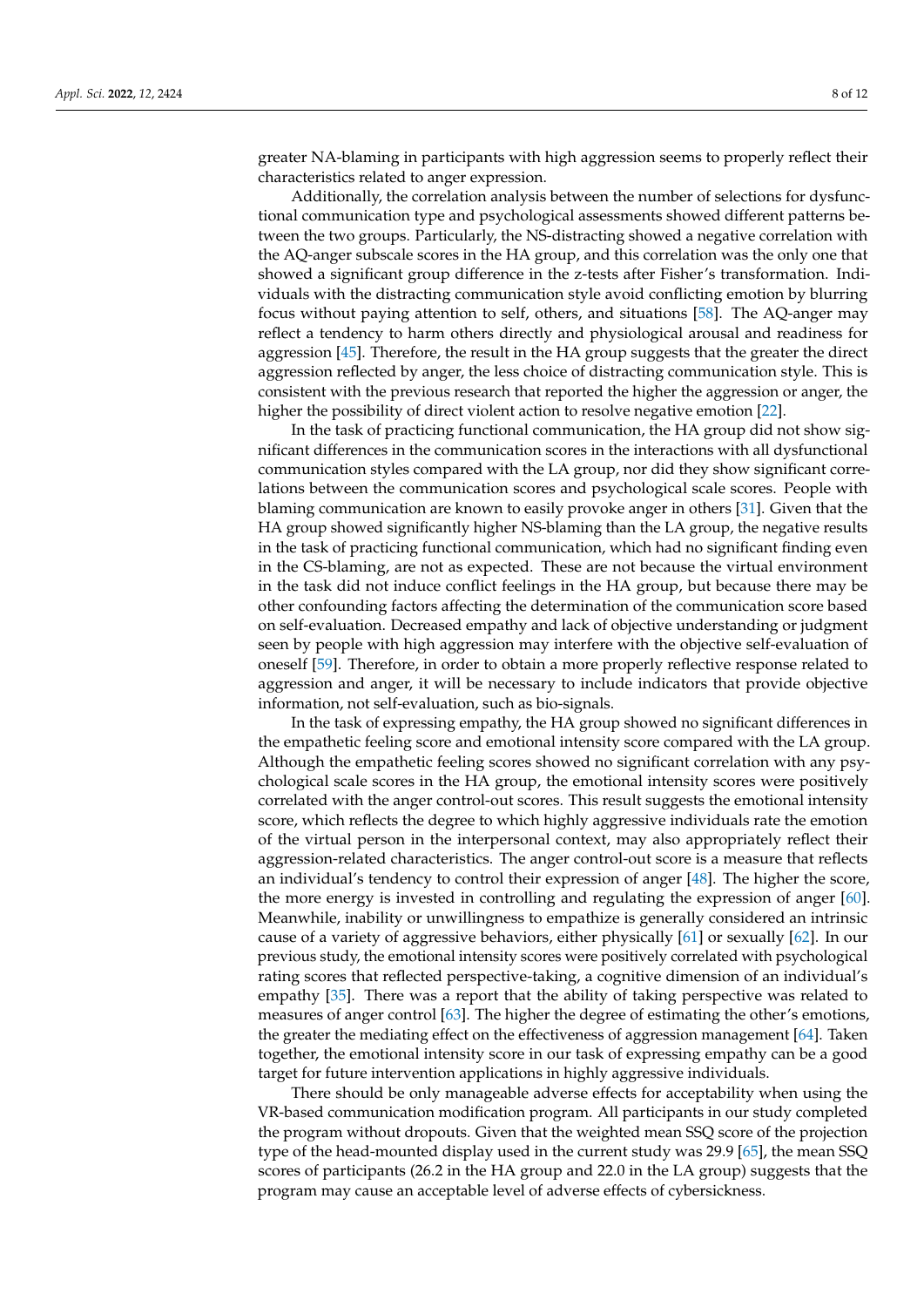Although the findings are encouraging, our study has several limitations. First, the program introduced a feedback method to enhance functional communication between people, but there are inevitable limitations in communication because it does not include the interactive function of recognizing and responding to speech at a level that allows for free conversation with participants. This will only be possible in an advanced version in the future with the help of artificial intelligence technology. Scheduling for repeated use and additional materials for training purposes rather than evaluation may also be required. Second, the composition of the two groups in this study was based on selfassessment of aggression, which may differ from the evaluation of a third party because it is a subjective evaluation. A more objective classification may be necessary for more accurate results, given a previous report that self-assessment was not well compatible with peer or teacher assessment in the investigation of the relationship between peer, teacher, and self-assessment of aggressive behavior in adolescents [\[66\]](#page-11-1). Third, the small sample size and only including young males limit the generalization of results. There is a need for more intensive applicability studies with a larger sample of different age and gender.

#### **5. Conclusions**

In summary, this study tried to show the potential of using the VR-based communication modification program consisting of the task of exploring the communication style, the task of practicing functional communication, and the task of expressing empathy in anger control training for people with high aggression in the future. The main results were that the NS-blaming was significantly greater in the HA group than in the LA group, the NS-distracting was negatively correlated with physical aggression and anger scores, and the emotional intensity scores were positively correlated with the anger control-out scores in the HA group. These results provide evidence that our program may properly reflect the individual's characteristics related to aggression and induce the proper response. Using our program can be an important starting point for developing more efficient methods for delivering VR programs to manage aggression in the general public.

**Author Contributions:** Conceptualization, Y.H.J. and J.-J.K.; methodology, J.-J.K.; software, J.-J.K.; validation, J.K. and Y.H.J.; formal analysis, J.K.; investigation, Y.-J.H., K.-D.B., and H.S.J.; resources, J.-J.K.; data curation, Y.-J.H.; writing—original draft preparation, J.K.; writing—review and editing, J.-J.K.; visualization, J.K.; supervision, J.-J.K.; project administration, Y.H.J.; funding acquisition, J.-J.K. All authors have read and agreed to the published version of the manuscript.

**Funding:** This work was supported by the Brain Research Program through the National Research Foundation of Korea (NRF) funded by the Ministry of Science, ICT and Future Planning (NRF-2015M3C7A1065053).

**Institutional Review Board Statement:** The study was conducted in accordance with the Declaration of Helsinki and approved by the Institutional Review Board of Yonsei University Gangnam Severance Hospital (protocol code 3-2016-0107 and date of approval 2016-07-06).

**Informed Consent Statement:** Informed consent was obtained from all subjects involved in the study.

**Data Availability Statement:** Data is contained within the article.

**Conflicts of Interest:** The authors declare no conflict of interest.

#### **References**

- <span id="page-8-0"></span>1. Cohen, M.A. The monetary value of saving a high-risk youth. *J. Quant. Criminol.* **1998**, *14*, 5–33. [\[CrossRef\]](http://doi.org/10.1023/A:1023092324459)
- <span id="page-8-1"></span>2. Welsh, B.C.; Loeber, R.; Stevens, B.R.; Stouthamer-Loeber, M.; Cohen, M.A.; Farrington, D.P. Costs of juvenile crime in urban areas: A longitudinal perspective. *Youth Violence Juv. Justice* **2008**, *6*, 3–27. [\[CrossRef\]](http://doi.org/10.1177/1541204007308427)
- <span id="page-8-2"></span>3. Britt, C.L. Health consequences of criminal victimization. *Int. Rev. Vict.* **2001**, *8*, 63–73. [\[CrossRef\]](http://doi.org/10.1177/026975800100800104)
- 4. Kilpatrick, D.G.; Acierno, R. Mental health needs of crime victims: Epidemiology and outcomes. *J. Trauma Stress* **2003**, *16*, 119–132. [\[CrossRef\]](http://doi.org/10.1023/A:1022891005388)
- 5. Miller, T.R.; Fisher, D.A.; Cohen, M.A. Costs of Juvenile violence: Policy implications. *Pediatrics* **2001**, *107*, e3. [\[CrossRef\]](http://doi.org/10.1542/peds.107.1.e3)
- <span id="page-8-3"></span>6. Robinson, F.; Keithley, J. The impacts of crime on health and health services: A literature review. *Health Risk Soc.* **2000**, *2*, 253–266. [\[CrossRef\]](http://doi.org/10.1080/713670168)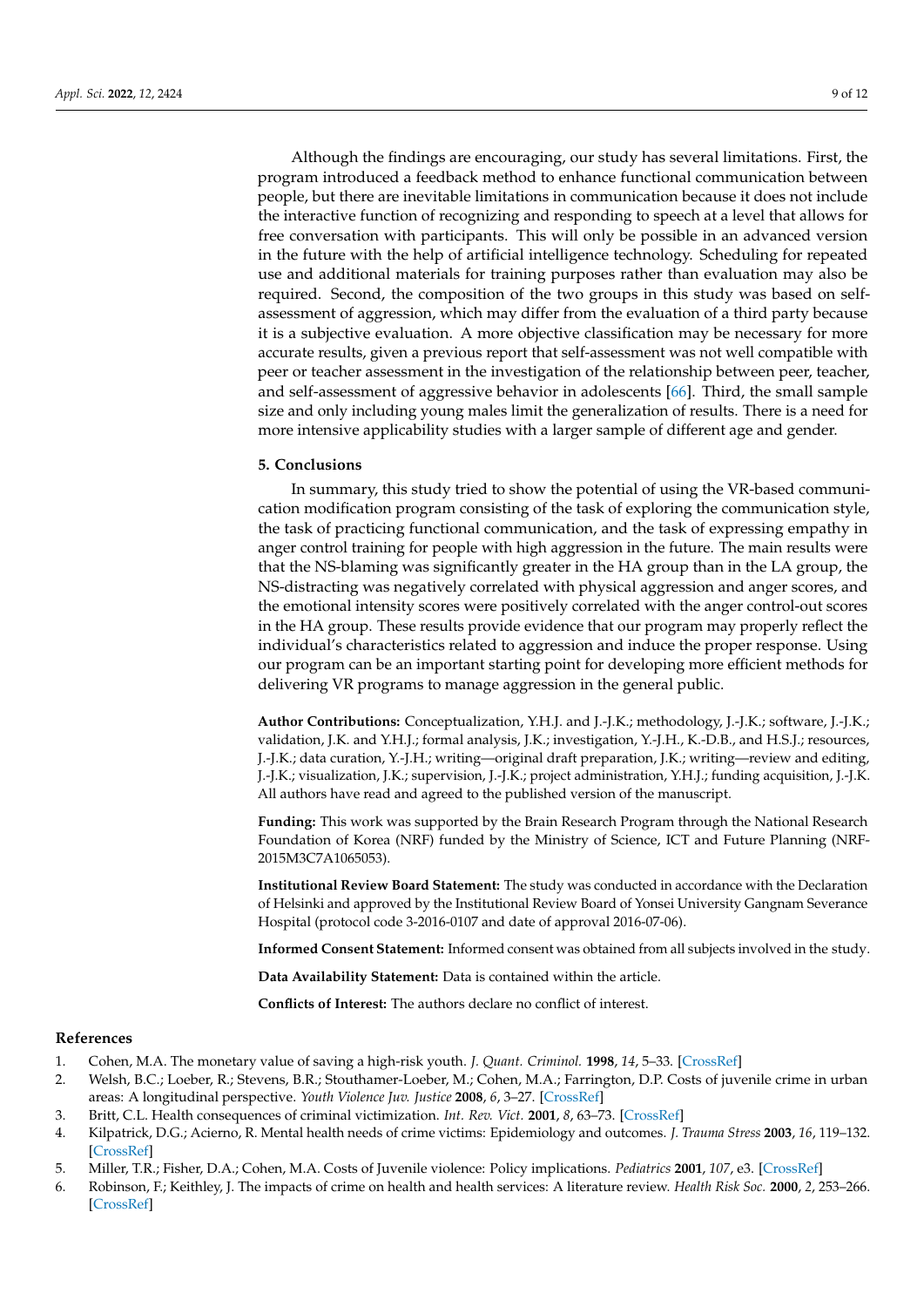- <span id="page-9-0"></span>7. Exner-Cortens, D.; Eckenrode, J.; Rothman, E. Longitudinal associations between teen dating violence victimization and adverse health outcomes. *Pediatrics* **2013**, *131*, 71–78. [\[CrossRef\]](http://doi.org/10.1542/peds.2012-1029)
- <span id="page-9-1"></span>8. Taquette, S.R.; Monteiro, D.L.M. Causes and consequences of adolescent dating violence: A systematic review. *J. Inj. Violence Res.* **2019**, *11*, 137–147.
- <span id="page-9-2"></span>9. Greenberg, M.T.; Domitrovich, C.; Bumbarger, B. The prevention of mental disorders in school-aged children: Current state of the field. *Prev. Treat.* **2001**, *4*, 1a. [\[CrossRef\]](http://doi.org/10.1037/1522-3736.4.1.41a)
- <span id="page-9-28"></span>10. Klein Tuente, S.; Bogaerts, S.; Bulten, E.; Keulen-de Vos, M.; Vos, M.; Bokern, H.; IJzendoorn, S.V.; Geraets, C.N.W.; Veling, W. Virtual reality aggression prevention therapy (VRAPT) versus waiting list control for forensic psychiatric inpatients: A multicenter randomized controlled trial. *J. Clin. Med.* **2020**, *9*, 2258. [\[CrossRef\]](http://doi.org/10.3390/jcm9072258)
- <span id="page-9-3"></span>11. Weisz, J.R.; Kuppens, S.; Eckshtain, D.; Ugueto, A.M.; Hawley, K.M.; Jensen-Doss, A. Performance of evidence-based youth psychotherapies compared with usual clinical care: A multilevel meta-analysis. *JAMA Psychiatry* **2013**, *70*, 750–761. [\[CrossRef\]](http://doi.org/10.1001/jamapsychiatry.2013.1176)
- <span id="page-9-4"></span>12. Sawyer, A.M.; Borduin, C.M.; Dopp, A.R. Long-term effects of prevention and treatment on youth antisocial behavior: A meta-analysis. *Clin. Psychol. Rev.* **2015**, *42*, 130–144. [\[CrossRef\]](http://doi.org/10.1016/j.cpr.2015.06.009) [\[PubMed\]](http://www.ncbi.nlm.nih.gov/pubmed/26197725)
- <span id="page-9-5"></span>13. Foshee, V.A.; Bauman, K.E.; Ennett, S.T.; Suchindran, C.; Benefield, T.; Linder, G.F. Assessing the effects of the dating violence prevention program "Safe Dates" using random coefficient regression modeling. *Prev. Sci.* **2005**, *6*, 245–258. [\[CrossRef\]](http://doi.org/10.1007/s11121-005-0007-0)
- <span id="page-9-6"></span>14. Sánchez-Jiménez, V.; Muñoz-Fernández, N.; Ortega-Rivera, J. Efficacy evaluation of "Date Adolescence": A dating violence prevention program in Spain. *PLoS ONE* **2018**, *13*, e0205802. [\[CrossRef\]](http://doi.org/10.1371/journal.pone.0205802)
- <span id="page-9-7"></span>15. Moore, M.; Kramer, D. Satir for beginners: Incongruent communication patterns in romantic fiction. *ETC Rev. Gen. Semant.* **1999**, *56*, 429–437.
- <span id="page-9-8"></span>16. Sun, W.; Li, D.; Zhang, W.; Bao, Z.; Wang, Y. Family material hardship and Chinese adolescents' problem behaviors: A moderated mediation analysis. *PLoS ONE* **2015**, *10*, e0128024. [\[CrossRef\]](http://doi.org/10.1371/journal.pone.0128024) [\[PubMed\]](http://www.ncbi.nlm.nih.gov/pubmed/26010256)
- <span id="page-9-9"></span>17. Wieck, M.M.; Blake, B.; Sellick, C.; Kenron, D.; DeVries, D.; Terry, S.; Krishnaswami, S. Utilizing technology to improve intraoperative family communication. *Am. J. Surg.* **2017**, *213*, 895–900. [\[CrossRef\]](http://doi.org/10.1016/j.amjsurg.2017.03.014) [\[PubMed\]](http://www.ncbi.nlm.nih.gov/pubmed/28372788)
- <span id="page-9-10"></span>18. Williamson, H.C.; Altman, N.; Hsueh, J.; Bradbury, T.N. Effects of relationship education on couple communication and satisfaction: A randomized controlled trial with low-income couples. *J. Consult. Clin. Psychol.* **2016**, *84*, 156–166. [\[CrossRef\]](http://doi.org/10.1037/ccp0000056) [\[PubMed\]](http://www.ncbi.nlm.nih.gov/pubmed/26501497)
- <span id="page-9-11"></span>19. Linder, J.A.; Levine, D.M. Health care communication technology and improved access, continuity, and relationships: The revolution will be uberized. *JAMA Intern. Med.* **2016**, *176*, 643–644. [\[CrossRef\]](http://doi.org/10.1001/jamainternmed.2016.0692) [\[PubMed\]](http://www.ncbi.nlm.nih.gov/pubmed/27043797)
- <span id="page-9-12"></span>20. Schneider, C.; Arnot, M. Transactional school-home-school communication: Addressing the mismatches between migrant parents' and teachers' views of parental knowledge, engagement and the barriers to engagement. *Teach. Teach. Educ.* **2018**, *75*, 10–20. [\[CrossRef\]](http://doi.org/10.1016/j.tate.2018.05.005)
- <span id="page-9-13"></span>21. Law, G.C.; Neihart, M.; Dutt, A. The use of behavior modeling training in a mobile app parent training program to improve functional communication of young children with autism spectrum disorder. *Autism* **2017**, *22*, 424–439. [\[CrossRef\]](http://doi.org/10.1177/1362361316683887) [\[PubMed\]](http://www.ncbi.nlm.nih.gov/pubmed/29153002)
- <span id="page-9-14"></span>22. Novaco, R.W.; Taylor, J.L. Reduction of assaultive behavior following anger treatment of forensic hospital patients with intellectual disabilities. *Behav. Res. Ther.* **2015**, *65*, 52–59. [\[CrossRef\]](http://doi.org/10.1016/j.brat.2014.12.001)
- <span id="page-9-15"></span>23. Satir, V.; Baldwin, M. *Satir Step by Step: A Guide to Creating Change in Families*; Science & Behavior Books: Palo Alto, CA, USA, 1983.
- <span id="page-9-16"></span>24. Gehart, D.R.; Tuttle, A.R. *Theory-Based Treatment Planning for Marriage and Family Therapists: Integrating Theory and Practice*, 1st ed.; Brooks/Cole/Thomson: Pacific Grove, CA, USA, 2003.
- <span id="page-9-17"></span>25. Rasheed, J.M.; Rasheed, M.N.; Marley, J.A. *Family Therapy: Models and Techniques*; Sage Publications: Los Angeles, CA, USA, 2010.
- <span id="page-9-18"></span>26. Goldenberg, I.; Goldenberg, H. *Family Therapy: An Overview*, 6th ed.; Thomson, Brook/Cole: Pacific Grove, CA, USA, 2004.
- <span id="page-9-19"></span>27. Lau, W.K.W.; Leung, P.P.Y.; Chung, C.L.P. Effects of the Satir model on mental health: A randomized controlled trial. *Res. Soc. Work Pract.* **2018**, *29*, 775–785. [\[CrossRef\]](http://doi.org/10.1177/1049731518819829)
- <span id="page-9-20"></span>28. Lum, W.; Smith, J.; Ferris, J. Youth suicide intervention using the Satir model. *Contemp. Fam. Ther.* **2002**, *24*, 139–159. [\[CrossRef\]](http://doi.org/10.1023/A:1014381807717)
- <span id="page-9-21"></span>29. Der Pan, P.J. The effectiveness of structured and semistructured Satir model groups on family relationships with college students in Taiwan. *J. Spec. Group Work* **2000**, *25*, 305–318. [\[CrossRef\]](http://doi.org/10.1080/01933920008411469)
- <span id="page-9-22"></span>30. Yuk, H. The effect of Satir communication training program on conformity of university students' communication and self-esteem improvement. *Korean J. Clin. Soc. Work* **2015**, *12*, 1–23.
- <span id="page-9-23"></span>31. Carlson, M.W.; Oed, M.M.; Bermudez, J.M. Satir's communication stances and pursue–withdraw cycles: An enhanced emotionally focused therapy framework of couple interaction. *J. Couple Relationsh. Ther.* **2017**, *16*, 253–270. [\[CrossRef\]](http://doi.org/10.1080/15332691.2016.1253517)
- <span id="page-9-24"></span>32. Baghcheghi, N.; Koohestani, H.R.; Rezaei, K. A comparison of the cooperative learning and traditional learning methods in theory classes on nursing students' communication skill with patients at clinical settings. *Nurse Educ. Today* **2011**, *31*, 877–882. [\[CrossRef\]](http://doi.org/10.1016/j.nedt.2011.01.006)
- <span id="page-9-25"></span>33. Kesten, K.S. Role-play using SBAR technique to improve observed communication skills in senior nursing students. *J. Nurs. Educ.* **2011**, *50*, 79–87. [\[CrossRef\]](http://doi.org/10.3928/01484834-20101230-02)
- <span id="page-9-26"></span>34. Maabreh, S.M.; Faiez, F.; Al-Kousheh, M.; Maabarha, S. The effectiveness of a counseling program based on the model of Virginia Satir in improving quality of life and reducing negative communication patterns among a sample of wives in irbid governorate. *Res. Humanit. Soc. Sci.* **2020**, *10*, 84–96.
- <span id="page-9-27"></span>35. Kim, J.; Jung, Y.H.; Shin, Y.B.; Kim, M.K.; Eom, H.; Kim, E.; Kim, J.; Kim, J.J. Feasibility of a virtual reality-based interactive feedback program for modifying dysfunctional communication: A preliminary study. *BMC Psychol.* **2020**, *8*, 50. [\[CrossRef\]](http://doi.org/10.1186/s40359-020-00418-0) [\[PubMed\]](http://www.ncbi.nlm.nih.gov/pubmed/32410661)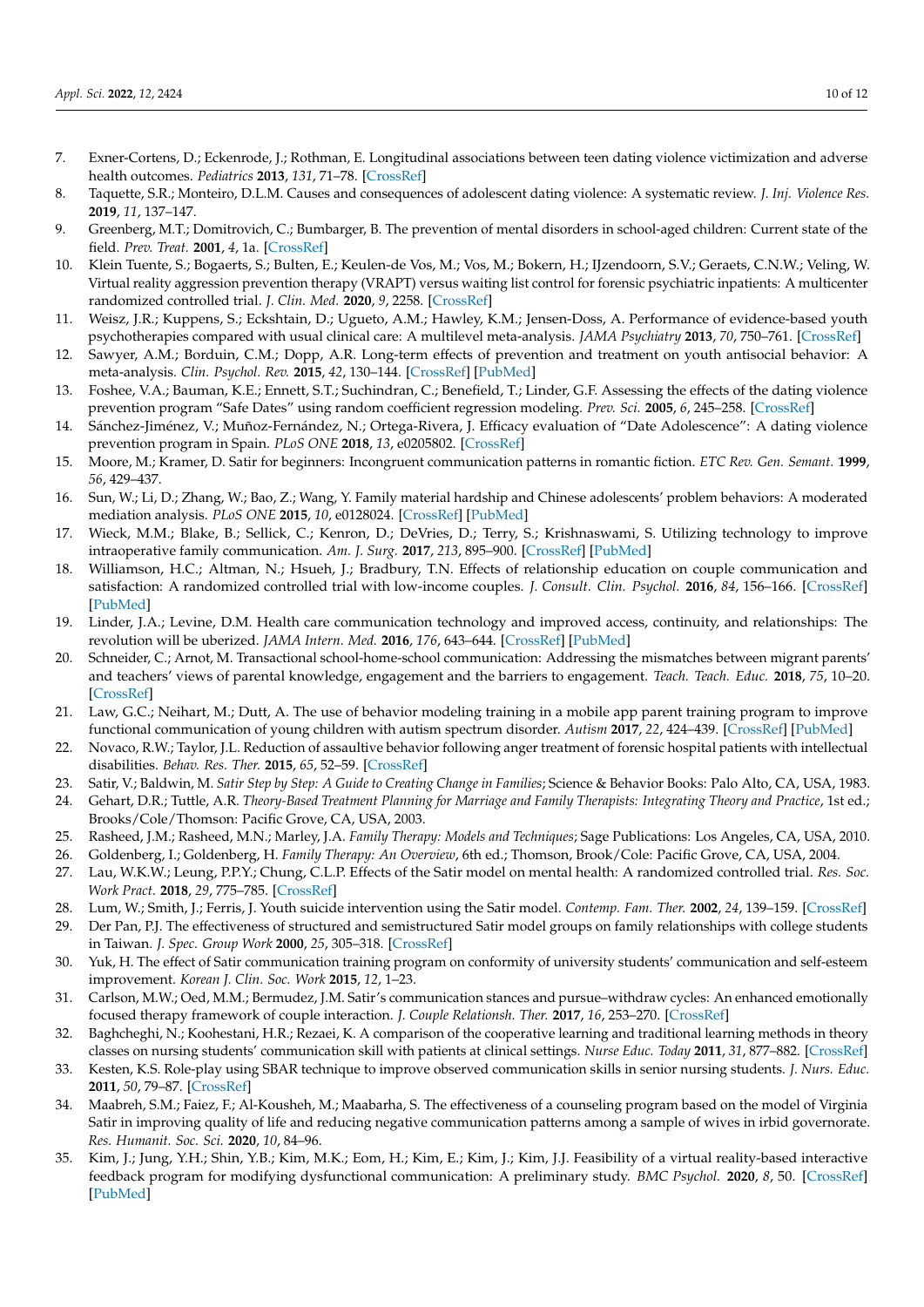- <span id="page-10-0"></span>36. Cieślik, B.; Mazurek, J.; Rutkowski, S.; Kiper, P.; Turolla, A.; Szczepańska-Gieracha, J. Virtual reality in psychiatric disorders: A systematic review of reviews. *Complement. Ther. Med.* **2020**, *52*, 102480. [\[CrossRef\]](http://doi.org/10.1016/j.ctim.2020.102480)
- <span id="page-10-1"></span>37. Ip, H.H.S.; Wong, S.W.L.; Chan, D.F.Y.; Byrne, J.; Li, C.; Yuan, V.S.N.; Lau, K.S.Y.; Wong, J.Y.W. Enhance emotional and social adaptation skills for children with autism spectrum disorder: A virtual reality enabled approach. *Comput. Educ.* **2018**, *117*, 1–15. [\[CrossRef\]](http://doi.org/10.1016/j.compedu.2017.09.010)
- <span id="page-10-2"></span>38. Park, K.M.; Ku, J.; Choi, S.H.; Jang, H.J.; Park, J.Y.; Kim, S.I.; Kim, J.J. A virtual reality application in role-plays of social skills training for schizophrenia: A randomized, controlled trial. *Psychiatry Res.* **2011**, *189*, 166–172. [\[CrossRef\]](http://doi.org/10.1016/j.psychres.2011.04.003) [\[PubMed\]](http://www.ncbi.nlm.nih.gov/pubmed/21529970)
- <span id="page-10-3"></span>39. Kim, H.E.; Hong, Y.J.; Kim, M.K.; Jung, Y.H.; Kyeong, S.; Kim, J.J. Effectiveness of self-training using the mobile-based virtual reality program in patients with social anxiety disorder. *Comput. Hum. Behav.* **2017**, *73*, 614–619. [\[CrossRef\]](http://doi.org/10.1016/j.chb.2017.04.017)
- <span id="page-10-4"></span>40. Hamilton, D.; McKechnie, J.; Edgerton, E.; Wilson, C. Immersive virtual reality as a pedagogical tool in education: A systematic literature review of quantitative learning outcomes and experimental design. *J. Comput. Educ.* **2021**, *8*, 1–32. [\[CrossRef\]](http://doi.org/10.1007/s40692-020-00169-2)
- <span id="page-10-5"></span>41. Verhoef, R.E.J.; van Dijk, A.; Verhulp, E.E.; de Castro, B.O. Interactive virtual reality assessment of aggressive social information processing in boys with behaviour problems: A pilot study. *Clin. Psychol. Psychother.* **2021**, *28*, 489–499. [\[CrossRef\]](http://doi.org/10.1002/cpp.2620)
- <span id="page-10-6"></span>42. Alsem, S.C.; van Dijk, A.; Verhulp, E.E.; De Castro, B.O. Using virtual reality to treat aggressive behavior problems in children: A feasibility study. *Clin. Child Psychol. Psychiatry* **2021**, *26*, 1062–1075. [\[CrossRef\]](http://doi.org/10.1177/13591045211026160)
- 43. Clay, C.J.; Schmitz, B.A.; Balakrishnan, B.; Hopfenblatt, J.P.; Evans, A.; Kahng, S. Feasibility of virtual reality behavior skills training for preservice clinicians. *J. Appl. Behav. Anal.* **2021**, *54*, 547–565. [\[CrossRef\]](http://doi.org/10.1002/jaba.809)
- <span id="page-10-7"></span>44. Smeijers, D.; Bulten, E.H.; Verkes, R.J.; Koole, S.L. Testing the effects of a virtual reality game for aggressive impulse management: A preliminary randomized controlled trial among forensic psychiatric outpatients. *Brain Sci.* **2021**, *11*, 1484. [\[CrossRef\]](http://doi.org/10.3390/brainsci11111484)
- <span id="page-10-8"></span>45. Buss, A.H.; Perry, M. The aggression questionnaire. *J. Pers. Soc. Psychol.* **1992**, *63*, 452–459. [\[CrossRef\]](http://doi.org/10.1037/0022-3514.63.3.452) [\[PubMed\]](http://www.ncbi.nlm.nih.gov/pubmed/1403624)
- <span id="page-10-9"></span>46. Seo, S.G.; Kwon, S.M. Validation study for the Korean version of Aggression Questionnaire. *Korean J. Clin. Psychol.* **2002**, *21*, 487–501.
- <span id="page-10-10"></span>47. Lecrubier, Y.; Sheehan, D.V.; Weiller, E.; Amorim, P.; Bonora, I.; Harnett Sheehan, K.; Janavs, J.; Dunbar, G.C. The Mini International Neuropsychiatric Interview (MINI). A short diagnostic structured interview: Reliability and validity according to the CIDI. *Eur. Psychiatry* **1997**, *12*, 224–231. [\[CrossRef\]](http://doi.org/10.1016/S0924-9338(97)83296-8)
- <span id="page-10-11"></span>48. Spielberger, C.D. *State-Trait Anger Expression Inventory-Professional Manual*; Psychological Assessment Resources: Odessa, FL, USA, 1996.
- <span id="page-10-12"></span>49. Jeon, G.G.; Kim, D.J.; Lee, J.S. Development of the Korean version of State-Trait Anger Expression Inventory (STAXI). *Korean J. Art Ther.* **2000**, *7*, 33–50.
- <span id="page-10-13"></span>50. Barnes, H.L.; Olson, D.H. Parent-adolescent communication scale. In *Family Inventories: Inventories Used in a National Survey of Families across the Family Life Cycle*; Olson, D.H., Ed.; University of Minnesota: St. Paul, MN, USA, 1982.
- <span id="page-10-14"></span>51. Min, H.Y. Circumflex Model and Parent-Adolescent Communication. Master's Thesis, Yonsei University Graduate School, Seoul, Korea, 1990.
- <span id="page-10-15"></span>52. Kennedy, R.S.; Lane, N.E.; Berbaum, K.S.; Lilienthal, M.G. Simulator sickness questionnaire: An enhanced method for quantifying simulator sickness. *Int. J. Aviat. Psychol.* **1993**, *3*, 203–220. [\[CrossRef\]](http://doi.org/10.1207/s15327108ijap0303_3)
- <span id="page-10-16"></span>53. Ireland, J.L.; Adams, C. Implicit cognitive aggression among young male prisoners: Association with dispositional and current aggression. *Int. J. Law Psychiatry* **2015**, *41*, 89–94. [\[CrossRef\]](http://doi.org/10.1016/j.ijlp.2015.03.012) [\[PubMed\]](http://www.ncbi.nlm.nih.gov/pubmed/25857854)
- <span id="page-10-17"></span>54. Sjödin, A.K.; Wallinius, M.; Billstedt, E.; Hofvander, B.; Nilsson, T. Dating violence compared to other types of violence: Similar offenders but different victims. *Eur. J. Psychol. Appl. Leg. Context* **2017**, *9*, 83–91. [\[CrossRef\]](http://doi.org/10.1016/j.ejpal.2017.03.001)
- <span id="page-10-18"></span>55. Satir, V.; Banmen, J.; Gerber, J.G.M. *The Satir Model: Family Therapy and Beyond*; Science and Behavior Books: Palo Alto, CA, USA, 1991.
- <span id="page-10-19"></span>56. Chereji, S.V.; Pintea, S.; David, D. The relationship of anger and cognitive distortions with violence in violent offenders' population: A meta-analytic review. *Eur. J. Psychol. Appl. Leg. Context* **2012**, *4*, 59–77.
- <span id="page-10-20"></span>57. Lee, A.H.; DiGiuseppe, R. Anger and aggression treatments: A review of meta-analyses. *Curr. Opin. Psychol.* **2018**, *19*, 65–74. [\[CrossRef\]](http://doi.org/10.1016/j.copsyc.2017.04.004)
- <span id="page-10-21"></span>58. Brubacher, L. Integrating emotion-focused therapy with the Satir model. *J. Marital Fam. Ther.* **2006**, *32*, 141–153. [\[CrossRef\]](http://doi.org/10.1111/j.1752-0606.2006.tb01596.x)
- <span id="page-10-22"></span>59. Berkout, O.V.; Tinsley, D.; Flynn, M.K. A review of anger, hostility, and aggression from an ACT perspective. *J. Contextual Behav. Sci.* **2019**, *11*, 34–43. [\[CrossRef\]](http://doi.org/10.1016/j.jcbs.2018.12.001)
- <span id="page-10-23"></span>60. Fernandez, E.; Malvaso, C.; Day, A.; Guharajan, D. 21st century cognitive behavioural therapy for anger: A systematic review of research design, methodology and outcome. *Behav. Cogn. Psychother.* **2018**, *46*, 385–404. [\[CrossRef\]](http://doi.org/10.1017/S1352465818000048) [\[PubMed\]](http://www.ncbi.nlm.nih.gov/pubmed/29463345)
- <span id="page-10-24"></span>61. Lovett, B.J.; Sheffield, R.A. Affective empathy deficits in aggressive children and adolescents: A critical review. *Clin. Psychol. Rev.* **2007**, *27*, 1–13. [\[CrossRef\]](http://doi.org/10.1016/j.cpr.2006.03.003) [\[PubMed\]](http://www.ncbi.nlm.nih.gov/pubmed/16697094)
- <span id="page-10-25"></span>62. Hanson, R.K.; Morton-Bourgon, K.E. The characteristics of persistent sexual offenders: A meta-analysis of recidivism studies. In *Clinical Forensic Psychology and Law*; Ronald Roesch, K.M., Ed.; Routledge: London, UK, 2007; pp. 67–76.
- <span id="page-10-26"></span>63. Day, A.; Mohr, P.; Howells, K.; Gerace, A.; Lim, L. The role of empathy in anger arousal in violent offenders and university students. *Int. J. Offender Ther. Comp. Criminol.* **2011**, *56*, 599–613. [\[CrossRef\]](http://doi.org/10.1177/0306624X11431061) [\[PubMed\]](http://www.ncbi.nlm.nih.gov/pubmed/22158909)
- <span id="page-10-27"></span>64. Zhou, Y.Q.; Gan, D.Z.Q.; Hoo, E.C.C.; Chong, D.; Chu, C.M. Evaluating the violence prevention program: Group and individual changes in aggression, anger, self-control, and empathy. *J. Forensic Psychiatry Psychol.* **2018**, *29*, 265–287. [\[CrossRef\]](http://doi.org/10.1080/14789949.2017.1375541)